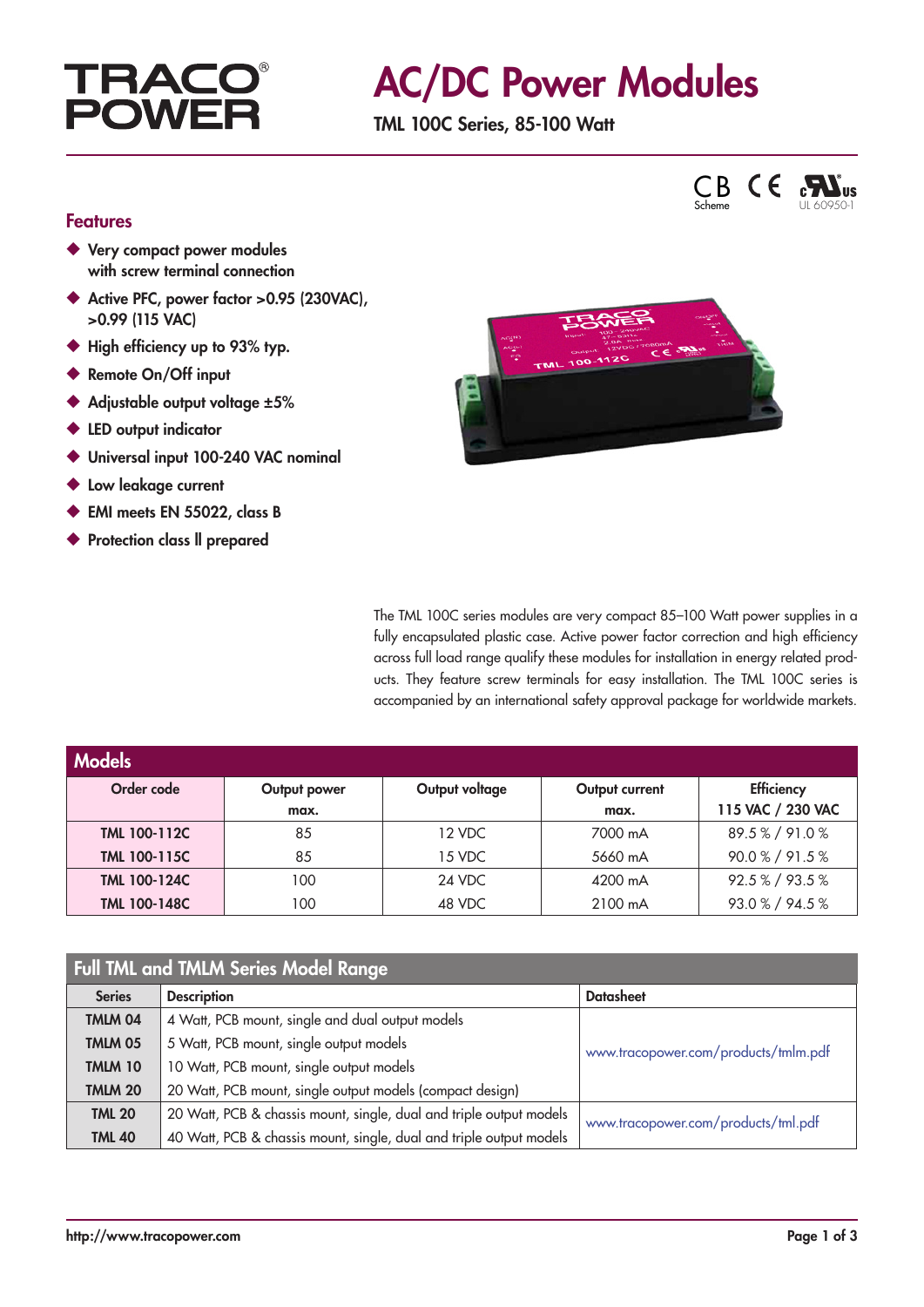# **TRACO<sup>®</sup>**<br>POWER

TML 100C Series 85-100 Watt

| <b>Input Specifications</b>                      |                                                                                         |                                                                  |                                                                                                                          |  |
|--------------------------------------------------|-----------------------------------------------------------------------------------------|------------------------------------------------------------------|--------------------------------------------------------------------------------------------------------------------------|--|
| Input voltage ranges                             | - nominal<br>- AC full range<br>$-DC$ Input                                             |                                                                  | 100 - 240 VAC (universal input)<br>$90 - 264$ VAC<br>120 - 370 VDC                                                       |  |
| Input frequency                                  |                                                                                         |                                                                  | $47 - 63$ Hz                                                                                                             |  |
|                                                  | Input current at full load (115 VAC / 230 VAC nominal input)                            |                                                                  | $< 2.0 A / < 1.0 A max$ .                                                                                                |  |
| Leakage current                                  |                                                                                         |                                                                  | $0.5$ mA max.                                                                                                            |  |
| Power factor                                     |                                                                                         |                                                                  | >0.99 at 115 VAC, >0.95 at 230 VAC                                                                                       |  |
| Leakage current                                  |                                                                                         |                                                                  | $<$ 250 µA                                                                                                               |  |
| <b>Output Specifications</b>                     |                                                                                         |                                                                  |                                                                                                                          |  |
| Voltage set accuracy                             |                                                                                         |                                                                  | ±2%                                                                                                                      |  |
| Output voltage adjustment range                  |                                                                                         |                                                                  | $±5\%$ (see page 3)                                                                                                      |  |
| Minimum load                                     |                                                                                         |                                                                  | 3% of rated max current (operation at lower<br>load condition is safe but a higher output ripple<br>will be experianced) |  |
| Ripple and noise (20 MHz bandwidth)              |                                                                                         | 12 VDC model:<br>15 VDC model:<br>24 VDC model:<br>48 VDC model: | 120 mV max.<br>150 mV max.<br>200 mV max.<br>240 mV max.                                                                 |  |
| Regulation                                       | - input variation<br>- load variation                                                   |                                                                  | ±1%<br>±1%                                                                                                               |  |
| Current limitation                               |                                                                                         |                                                                  | 105% - 180% of rated output power.<br>(automatic recovery)                                                               |  |
| Overvoltage protection                           |                                                                                         |                                                                  | by Zehner diode.                                                                                                         |  |
| Short circuit protection                         |                                                                                         |                                                                  | indefinite (hiccup, automatic recovery)                                                                                  |  |
| Hold-up time                                     |                                                                                         |                                                                  | 10 ms min. (110VAC)                                                                                                      |  |
| Max. capacitive load                             |                                                                                         | 12 VDC model:<br>15 VDC model:<br>24 VDC model:<br>48 VDC model: | 70'000 µF<br>50'000 µF<br>6'000 µF<br>$1'000$ $\mu$ F                                                                    |  |
| <b>General Specifications</b>                    |                                                                                         |                                                                  |                                                                                                                          |  |
| Temperature ranges                               | - Operating<br>- Power derating above +50°C<br>- Case max.<br>- Storage (non operating) |                                                                  | $-25^{\circ}$ C to +70 $^{\circ}$ C<br>$2.0\% / K$<br>$+95^{\circ}$ C<br>$-25^{\circ}$ C to $+85^{\circ}$ C              |  |
| Temperature coefficient                          |                                                                                         |                                                                  | 0.03 %/ $^{\circ}$ C                                                                                                     |  |
| Efficiency                                       |                                                                                         |                                                                  | see model table                                                                                                          |  |
| Remote On/Off control                            |                                                                                         |                                                                  | On: open or connection to -Vout<br>Off: external +5VDC                                                                   |  |
| Humidity (non condensing)                        |                                                                                         | 95 % rel max.                                                    |                                                                                                                          |  |
| Switching frequency (pulse width modulation PWM) |                                                                                         | 100-133 kHz                                                      |                                                                                                                          |  |
| Isolation voltage<br>- Input/Output              |                                                                                         | 3'000 VAC                                                        |                                                                                                                          |  |
|                                                  | Reliability / calculated MTBF (MIL-HDBK-217F, at +25°C, ground benign)                  |                                                                  | >250'000 h                                                                                                               |  |

All specifications valid at nominal input voltage, full load and +25°C after warm-up time unless otherwise stated.